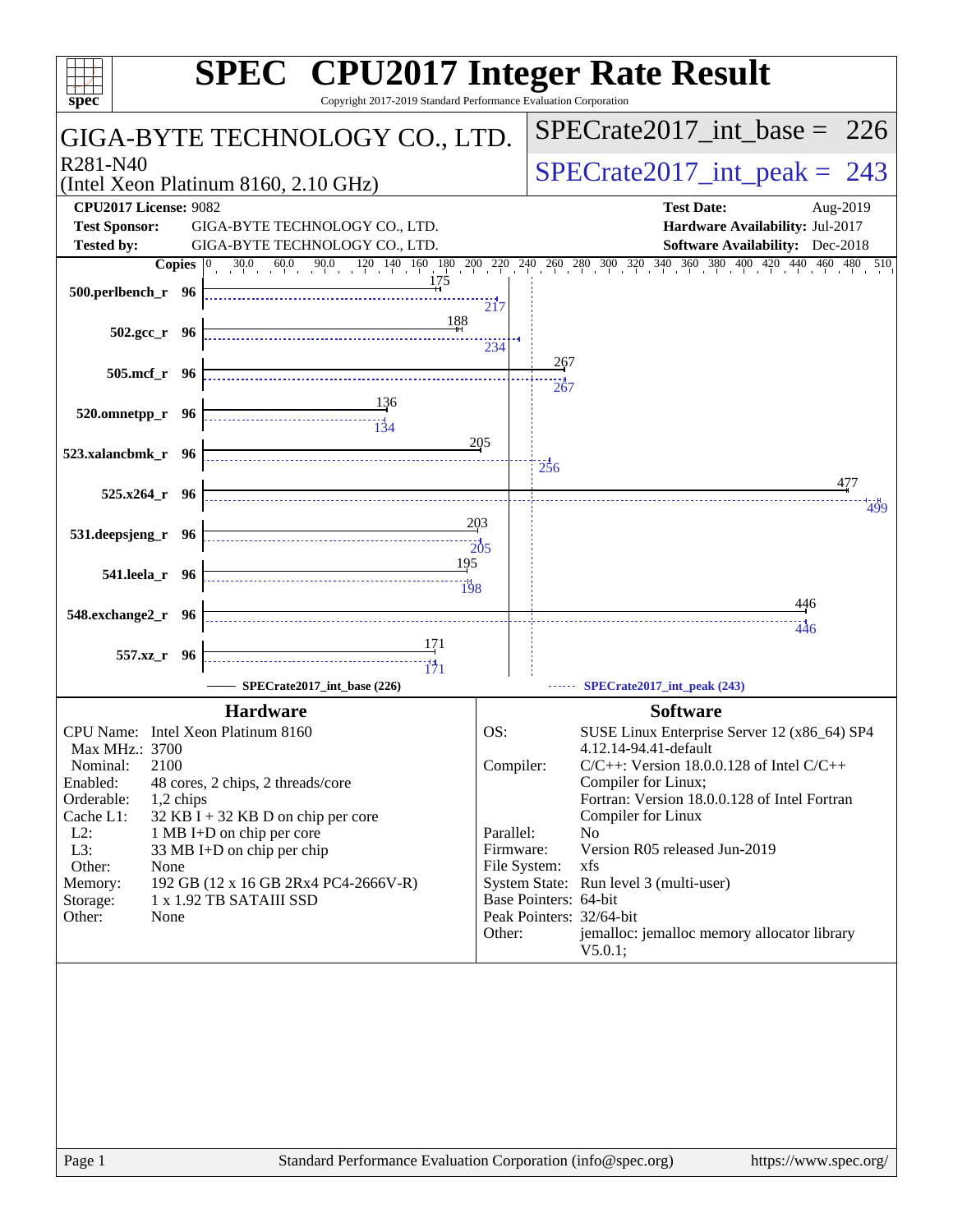# **[spec](http://www.spec.org/)**

### **[SPEC CPU2017 Integer Rate Result](http://www.spec.org/auto/cpu2017/Docs/result-fields.html#SPECCPU2017IntegerRateResult)** Copyright 2017-2019 Standard Performance Evaluation Corporation

# GIGA-BYTE TECHNOLOGY CO., LTD.

(Intel Xeon Platinum 8160, 2.10 GHz)

 $R_{281-N40}$ <br>[SPECrate2017\\_int\\_peak =](http://www.spec.org/auto/cpu2017/Docs/result-fields.html#SPECrate2017intpeak) 243 [SPECrate2017\\_int\\_base =](http://www.spec.org/auto/cpu2017/Docs/result-fields.html#SPECrate2017intbase) 226

**[Test Sponsor:](http://www.spec.org/auto/cpu2017/Docs/result-fields.html#TestSponsor)** GIGA-BYTE TECHNOLOGY CO., LTD. **[Hardware Availability:](http://www.spec.org/auto/cpu2017/Docs/result-fields.html#HardwareAvailability)** Jul-2017 **[Tested by:](http://www.spec.org/auto/cpu2017/Docs/result-fields.html#Testedby)** GIGA-BYTE TECHNOLOGY CO., LTD. **[Software Availability:](http://www.spec.org/auto/cpu2017/Docs/result-fields.html#SoftwareAvailability)** Dec-2018

**[CPU2017 License:](http://www.spec.org/auto/cpu2017/Docs/result-fields.html#CPU2017License)** 9082 **[Test Date:](http://www.spec.org/auto/cpu2017/Docs/result-fields.html#TestDate)** Aug-2019

## **[Results Table](http://www.spec.org/auto/cpu2017/Docs/result-fields.html#ResultsTable)**

|                              |               |                |               | <b>Base</b>    |       |                |       |               |                |              | <b>Peak</b>    |              |                |              |
|------------------------------|---------------|----------------|---------------|----------------|-------|----------------|-------|---------------|----------------|--------------|----------------|--------------|----------------|--------------|
| <b>Benchmark</b>             | <b>Copies</b> | <b>Seconds</b> | Ratio         | <b>Seconds</b> | Ratio | <b>Seconds</b> | Ratio | <b>Copies</b> | <b>Seconds</b> | <b>Ratio</b> | <b>Seconds</b> | <b>Ratio</b> | <b>Seconds</b> | <b>Ratio</b> |
| 500.perlbench_r              | 96            | 874            | 175           | 872            | 175   | 887            | 172   | 96            | 704            | 217          | 703            | 217          | 705            | 217          |
| $502.\text{gcc}_r$           | 96            | 711            | 191           | 726            | 187   | 723            | 188   | 96            | 582            | 233          | <u>581</u>     | 234          | 581            | 234          |
| $505$ .mcf r                 | 96            | 582            | 267           | 580            | 267   | 580            | 267   | 96            | 578            | 268          | 581            | 267          | 581            | 267          |
| 520.omnetpp_r                | 96            | 929            | 136           | 929            | 136   | 927            | 136   | 96            | 939            | 134          | 939            | 134          | 939            | 134          |
| 523.xalancbmk r              | 96            | 495            | 205           | 494            | 205   | 495            | 205   | 96            | 397            | 256          | 395            | 256          | 396            | 256          |
| 525.x264 r                   | 96            | 353            | 477           | 354            | 476   | 352            | 477   | 96            | 343            | 490          | 336            | 501          | 337            | 499          |
| 531.deepsjeng_r              | 96            | 542            | 203           | 542            | 203   | 542            | 203   | 96            | 536            | 205          | 538            | 205          | 535            | 205          |
| 541.leela r                  | 96            | 814            | 195           | 815            | 195   | 815            | 195   | 96            | 813            | 196          | 801            | <b>198</b>   | 801            | 198          |
| 548.exchange2_r              | 96            | 565            | 445           | 564            | 446   | 564            | 446   | 96            | 565            | 445          | 564            | 446          | 564            | 446          |
| 557.xz                       | 96            | 605            | 171           | 605            | 171   | 605            | 171   | 96            | 604            | 72           | 605            | <u>171</u>   | 619            | 168          |
| $SPECrate2017$ int base =    |               |                | 226           |                |       |                |       |               |                |              |                |              |                |              |
| $CDPLO \rightarrow A04E + I$ |               | . .            | $\sim$ $\sim$ |                |       |                |       |               |                |              |                |              |                |              |

**[SPECrate2017\\_int\\_peak =](http://www.spec.org/auto/cpu2017/Docs/result-fields.html#SPECrate2017intpeak) 243**

Results appear in the [order in which they were run](http://www.spec.org/auto/cpu2017/Docs/result-fields.html#RunOrder). Bold underlined text [indicates a median measurement](http://www.spec.org/auto/cpu2017/Docs/result-fields.html#Median).

## **[Submit Notes](http://www.spec.org/auto/cpu2017/Docs/result-fields.html#SubmitNotes)**

 The numactl mechanism was used to bind copies to processors. The config file option 'submit' was used to generate numactl commands to bind each copy to a specific processor. For details, please see the config file.

# **[Operating System Notes](http://www.spec.org/auto/cpu2017/Docs/result-fields.html#OperatingSystemNotes)**

Stack size set to unlimited using "ulimit -s unlimited"

## **[General Notes](http://www.spec.org/auto/cpu2017/Docs/result-fields.html#GeneralNotes)**

Environment variables set by runcpu before the start of the run: KMP\_AFFINITY = "granularity=fine,compact,1,0" LD\_LIBRARY\_PATH = "/usr/cpu2017/lib/ia32:/usr/cpu2017/lib/intel64:/usr/cpu2017/je5.0.1-32:/usr/cpu2017/je5.0.1-64" OMP\_THREADS = "48"

 Yes: The test sponsor attests, as of date of publication, that CVE-2017-5754 (Meltdown) is mitigated in the system as tested and documented. Yes: The test sponsor attests, as of date of publication, that CVE-2017-5753 (Spectre variant 1) is mitigated in the system as tested and documented. Yes: The test sponsor attests, as of date of publication, that CVE-2017-5715 (Spectre variant 2) is mitigated in the system as tested and documented.

jemalloc: configured and built at default for 32bit (i686) and 64bit (x86\_64) targets; jemalloc: built with the RedHat Enterprise 7.4, and the system compiler gcc 4.8.5;

**(Continued on next page)**

| Page 2<br>Standard Performance Evaluation Corporation (info@spec.org) | https://www.spec.org/ |
|-----------------------------------------------------------------------|-----------------------|
|-----------------------------------------------------------------------|-----------------------|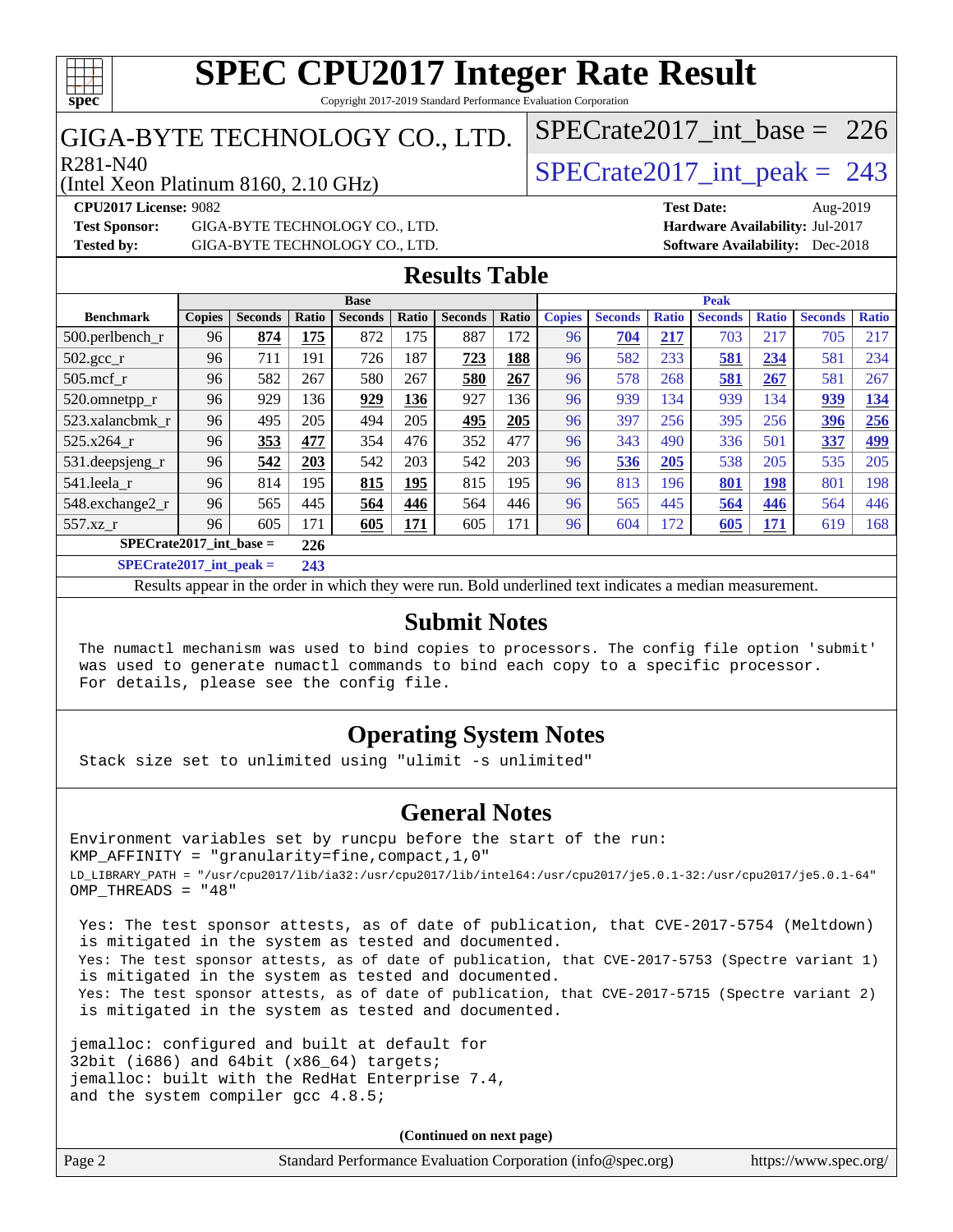

Copyright 2017-2019 Standard Performance Evaluation Corporation

# GIGA-BYTE TECHNOLOGY CO., LTD.

R281-N40<br>  $SPECTate2017$ \_int\_peak = 243

 $SPECrate2017\_int\_base = 226$ 

(Intel Xeon Platinum 8160, 2.10 GHz)

**[Test Sponsor:](http://www.spec.org/auto/cpu2017/Docs/result-fields.html#TestSponsor)** GIGA-BYTE TECHNOLOGY CO., LTD. **[Hardware Availability:](http://www.spec.org/auto/cpu2017/Docs/result-fields.html#HardwareAvailability)** Jul-2017 **[Tested by:](http://www.spec.org/auto/cpu2017/Docs/result-fields.html#Testedby)** GIGA-BYTE TECHNOLOGY CO., LTD. **[Software Availability:](http://www.spec.org/auto/cpu2017/Docs/result-fields.html#SoftwareAvailability)** Dec-2018

**[CPU2017 License:](http://www.spec.org/auto/cpu2017/Docs/result-fields.html#CPU2017License)** 9082 **[Test Date:](http://www.spec.org/auto/cpu2017/Docs/result-fields.html#TestDate)** Aug-2019

### **[General Notes \(Continued\)](http://www.spec.org/auto/cpu2017/Docs/result-fields.html#GeneralNotes)**

jemalloc: sources avilable from jemalloc.net or <https://github.com/jemalloc/jemalloc/releases>

 Binaries compiled on a system with 1x Intel Core i7-4790 CPU + 32GB RAM memory using Redhat Enterprise Linux 7.4 Transparent Huge Pages enabled by default Prior to runcpu invocation Filesystem page cache synced and cleared with: sync; echo 3> /proc/sys/vm/drop\_caches runcpu command invoked through numactl i.e.: numactl --interleave=all runcpu <etc>

## **[Platform Notes](http://www.spec.org/auto/cpu2017/Docs/result-fields.html#PlatformNotes)**

 BIOS Configuration: Power Policy Quick Settings set to Best Performance SNC set to Enable Stale AtoS set to Enable LLC dead line alloc set to Disable IMC Interleaving set to 1-way Interleave Patrol Scrub set to Enable

 Sysinfo program /usr/cpu2017/bin/sysinfo Rev: r5797 of 2017-06-14 96c45e4568ad54c135fd618bcc091c0f running on linux-4p7v Thu Aug 1 15:45:38 2019

 SUT (System Under Test) info as seen by some common utilities. For more information on this section, see <https://www.spec.org/cpu2017/Docs/config.html#sysinfo>

 From /proc/cpuinfo model name : Intel(R) Xeon(R) Platinum 8160 CPU @ 2.10GHz 2 "physical id"s (chips) 96 "processors" cores, siblings (Caution: counting these is hw and system dependent. The following excerpts from /proc/cpuinfo might not be reliable. Use with caution.) cpu cores : 24 siblings : 48 physical 0: cores 0 1 2 3 4 5 8 9 10 11 12 13 16 17 18 19 20 21 24 25 26 27 28 29 physical 1: cores 0 1 2 3 4 5 8 9 10 11 12 13 16 17 18 19 20 21 24 25 26 27 28 29

#### From lscpu:

| Architecture:     | x86 64         |
|-------------------|----------------|
| $CPU$ op-mode(s): | 32-bit, 64-bit |
| Byte Order:       | Little Endian  |
| CPU(s):           | 96             |
|                   |                |

**(Continued on next page)**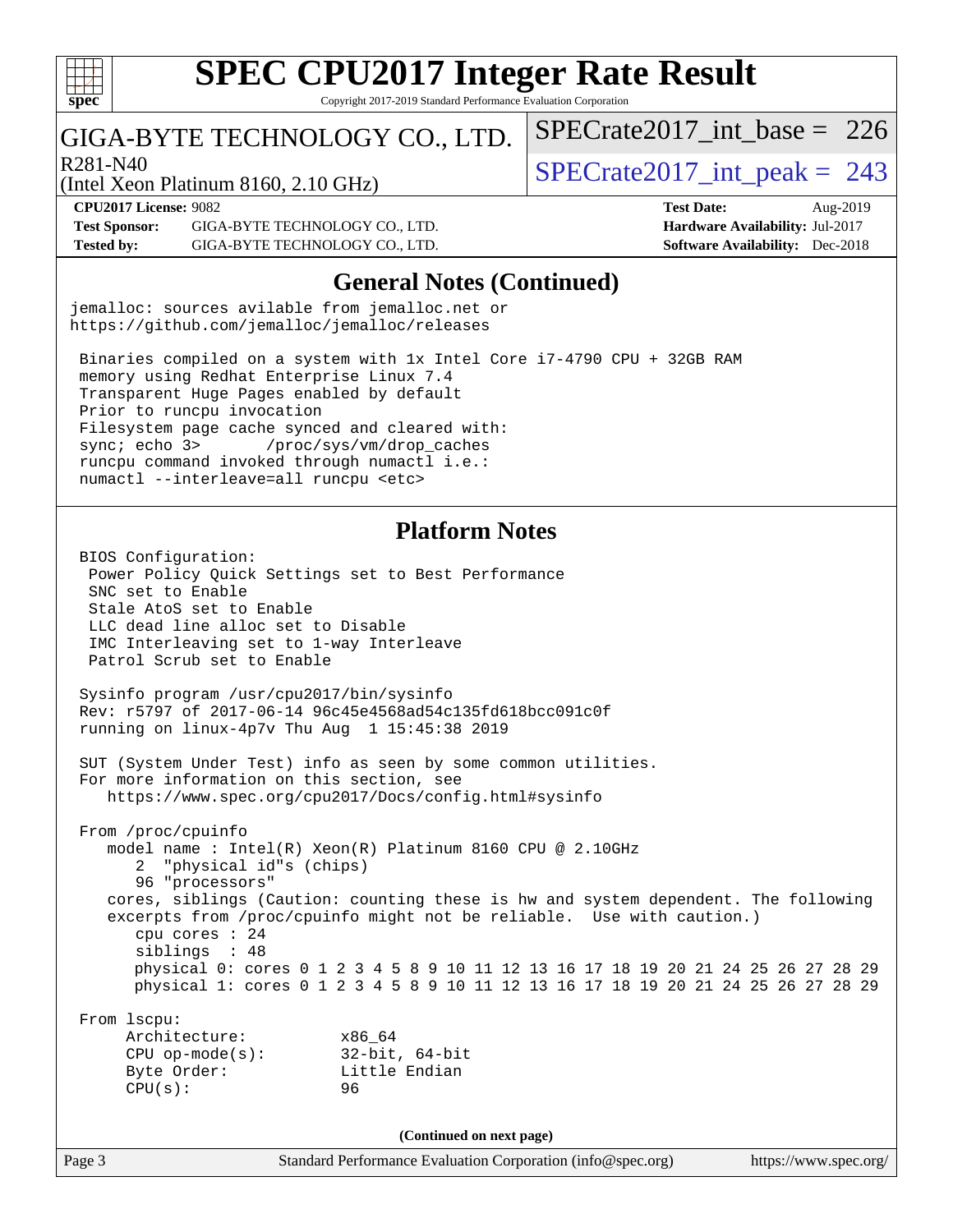

Copyright 2017-2019 Standard Performance Evaluation Corporation

## GIGA-BYTE TECHNOLOGY CO., LTD.

 $R_{281-N40}$ <br>[SPECrate2017\\_int\\_peak =](http://www.spec.org/auto/cpu2017/Docs/result-fields.html#SPECrate2017intpeak) 243

 $SPECrate2017\_int\_base = 226$ 

(Intel Xeon Platinum 8160, 2.10 GHz)

**[CPU2017 License:](http://www.spec.org/auto/cpu2017/Docs/result-fields.html#CPU2017License)** 9082 **[Test Sponsor:](http://www.spec.org/auto/cpu2017/Docs/result-fields.html#TestSponsor)** GIGA-BYTE TECHNOLOGY CO., LTD. **[Tested by:](http://www.spec.org/auto/cpu2017/Docs/result-fields.html#Testedby)** GIGA-BYTE TECHNOLOGY CO., LTD.

| <b>Test Date:</b>                      | Aug- $2019$ |
|----------------------------------------|-------------|
| <b>Hardware Availability: Jul-2017</b> |             |
| <b>Software Availability:</b> Dec-2018 |             |

#### **[Platform Notes \(Continued\)](http://www.spec.org/auto/cpu2017/Docs/result-fields.html#PlatformNotes)**

 On-line CPU(s) list: 0-95 Thread(s) per core: 2 Core(s) per socket: 24 Socket(s): 2 NUMA node(s): 4 Vendor ID: GenuineIntel CPU family: 6 Model: 85 Model name: Intel(R) Xeon(R) Platinum 8160 CPU @ 2.10GHz Stepping: 4 CPU MHz: 2100.000 CPU max MHz: 3700.0000 CPU min MHz: 1000.0000 BogoMIPS: 4200.00 Virtualization: VT-x L1d cache: 32K L1i cache: 32K L2 cache: 1024K L3 cache: 33792K NUMA node0 CPU(s): 0-2,6-8,12-14,18-20,48-50,54-56,60-62,66-68 NUMA node1 CPU(s): 3-5,9-11,15-17,21-23,51-53,57-59,63-65,69-71 NUMA node2 CPU(s): 24-26,30-32,36-38,42-44,72-74,78-80,84-86,90-92 NUMA node3 CPU(s): 27-29,33-35,39-41,45-47,75-77,81-83,87-89,93-95 Flags: fpu vme de pse tsc msr pae mce cx8 apic sep mtrr pge mca cmov pat pse36 clflush dts acpi mmx fxsr sse sse2 ss ht tm pbe syscall nx pdpe1gb rdtscp lm constant\_tsc art arch\_perfmon pebs bts rep\_good nopl xtopology nonstop\_tsc cpuid aperfmperf pni pclmulqdq dtes64 monitor ds\_cpl vmx smx est tm2 ssse3 sdbg fma cx16 xtpr pdcm pcid dca sse4\_1 sse4\_2 x2apic movbe popcnt tsc\_deadline\_timer aes xsave avx f16c rdrand lahf\_lm abm 3dnowprefetch cpuid\_fault epb cat\_l3 cdp\_l3 invpcid\_single pti intel\_ppin ssbd mba ibrs ibpb stibp tpr\_shadow vnmi flexpriority ept vpid fsgsbase tsc\_adjust bmi1 hle avx2 smep bmi2 erms invpcid rtm cqm mpx rdt\_a avx512f avx512dq rdseed adx smap clflushopt clwb intel\_pt avx512cd avx512bw avx512vl xsaveopt xsavec xgetbv1 xsaves cqm\_llc cqm\_occup\_llc cqm\_mbm\_total cqm\_mbm\_local dtherm ida arat pln pts hwp hwp\_act\_window hwp\_epp hwp\_pkg\_req pku ospke flush\_l1d /proc/cpuinfo cache data cache size : 33792 KB From numactl --hardware WARNING: a numactl 'node' might or might not correspond to a physical chip. available: 4 nodes (0-3) node 0 cpus: 0 1 2 6 7 8 12 13 14 18 19 20 48 49 50 54 55 56 60 61 62 66 67 68 node 0 size: 46942 MB node 0 free: 40220 MB node 1 cpus: 3 4 5 9 10 11 15 16 17 21 22 23 51 52 53 57 58 59 63 64 65 69 70 71 node 1 size: 48369 MB node 1 free: 43322 MB **(Continued on next page)**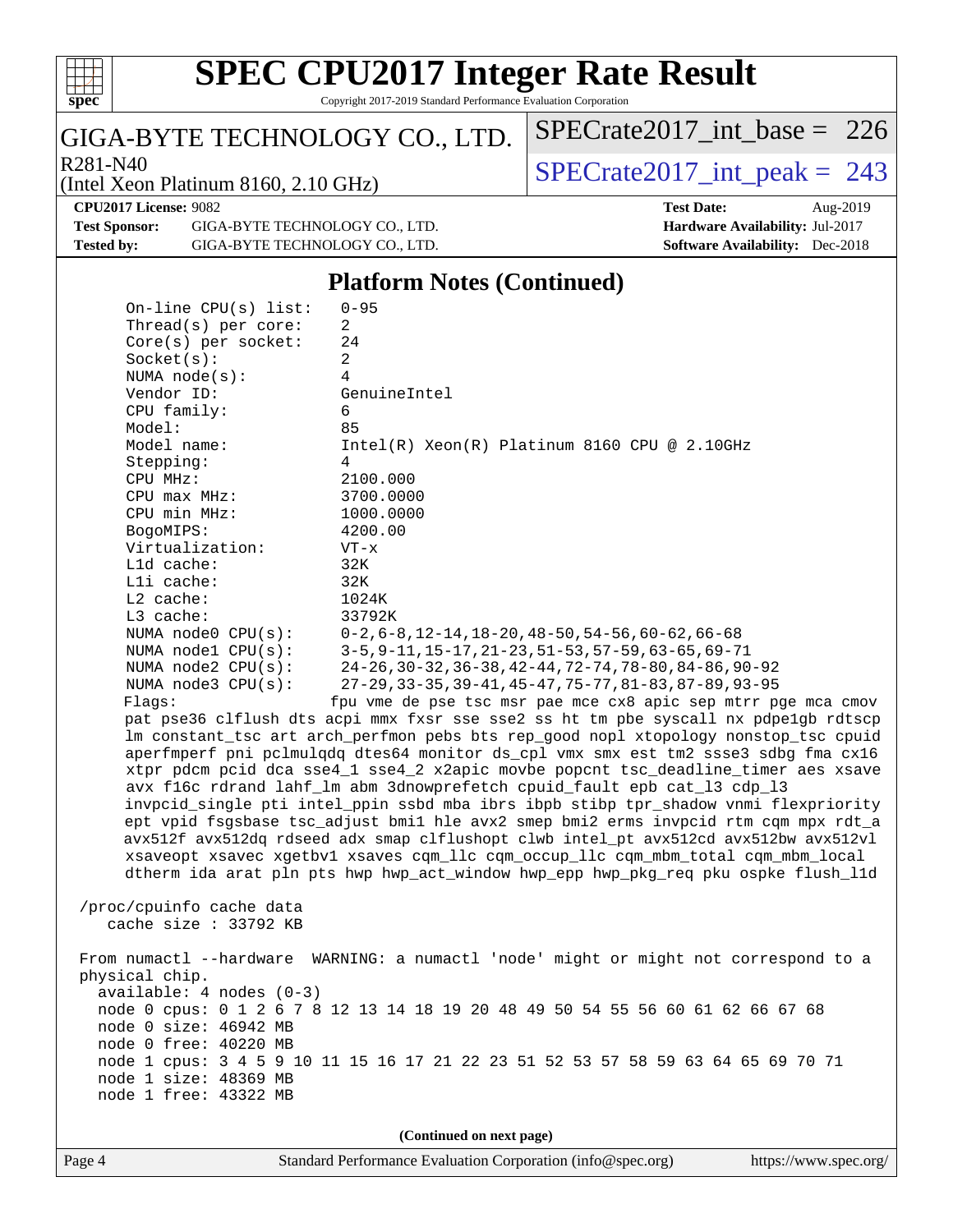| <b>SPEC CPU2017 Integer Rate Result</b>                                                |                                        |
|----------------------------------------------------------------------------------------|----------------------------------------|
| Copyright 2017-2019 Standard Performance Evaluation Corporation<br>$spec^*$            |                                        |
| GIGA-BYTE TECHNOLOGY CO., LTD.                                                         | $SPECrate2017\_int\_base = 226$        |
| R <sub>281</sub> -N <sub>40</sub><br>(Intel Xeon Platinum 8160, 2.10 GHz)              | $SPECrate2017\_int\_peak = 243$        |
| <b>CPU2017 License: 9082</b>                                                           | <b>Test Date:</b><br>Aug-2019          |
| <b>Test Sponsor:</b><br>GIGA-BYTE TECHNOLOGY CO., LTD.                                 | Hardware Availability: Jul-2017        |
| <b>Tested by:</b><br>GIGA-BYTE TECHNOLOGY CO., LTD.                                    | <b>Software Availability:</b> Dec-2018 |
| <b>Platform Notes (Continued)</b>                                                      |                                        |
| node 2 cpus: 24 25 26 30 31 32 36 37 38 42 43 44 72 73 74 78 79 80 84 85 86 90 91 92   |                                        |
| node 2 size: 48340 MB<br>node 2 free: 43302 MB                                         |                                        |
| node 3 cpus: 27 28 29 33 34 35 39 40 41 45 46 47 75 76 77 81 82 83 87 88 89 93 94 95   |                                        |
| node 3 size: 48366 MB                                                                  |                                        |
| node 3 free: 43420 MB                                                                  |                                        |
| node distances:<br>2<br>node<br>$\overline{1}$<br>3<br>$\overline{0}$                  |                                        |
| 0:<br>10 11<br>21<br>21                                                                |                                        |
| 11 10 21 21<br>1:                                                                      |                                        |
| 2:<br>21<br>10 11<br>21<br>3:<br>21<br>21<br>11<br>10                                  |                                        |
|                                                                                        |                                        |
| From /proc/meminfo                                                                     |                                        |
| MemTotal:<br>196627356 kB                                                              |                                        |
| HugePages_Total:<br>0<br>Hugepagesize:<br>2048 kB                                      |                                        |
|                                                                                        |                                        |
| From /etc/*release* /etc/*version*                                                     |                                        |
| SuSE-release:<br>SUSE Linux Enterprise Server 12 (x86_64)                              |                                        |
| $VERSION = 12$                                                                         |                                        |
| $PATCHLEVEL = 4$                                                                       |                                        |
| # This file is deprecated and will be removed in a future service pack or release.     |                                        |
| # Please check /etc/os-release for details about this release.<br>os-release:          |                                        |
| NAME="SLES"                                                                            |                                        |
| VERSION="12-SP4"                                                                       |                                        |
| VERSION_ID="12.4"                                                                      |                                        |
| PRETTY_NAME="SUSE Linux Enterprise Server 12 SP4"<br>ID="sles"                         |                                        |
| ANSI COLOR="0;32"                                                                      |                                        |
| CPE_NAME="cpe:/o:suse:sles:12:sp4"                                                     |                                        |
| $uname -a$ :                                                                           |                                        |
| Linux linux-4p7v 4.12.14-94.41-default #1 SMP Wed Oct 31 12:25:04 UTC 2018 (3090901)   |                                        |
| x86_64 x86_64 x86_64 GNU/Linux                                                         |                                        |
|                                                                                        |                                        |
| run-level 3 Aug 1 09:40                                                                |                                        |
| SPEC is set to: /usr/cpu2017                                                           |                                        |
| Filesystem<br>Type Size Used Avail Use% Mounted on                                     |                                        |
| /dev/sda2<br>xfs<br>400G<br>64G 337G 16% /                                             |                                        |
| Additional information from dmidecode follows. WARNING: Use caution when you interpret |                                        |
| this section. The 'dmidecode' program reads system data which is "intended to allow    |                                        |
| hardware to be accurately determined", but the intent may not be met, as there are     |                                        |
|                                                                                        |                                        |
| (Continued on next page)                                                               |                                        |
| Page 5<br>Standard Performance Evaluation Corporation (info@spec.org)                  | https://www.spec.org/                  |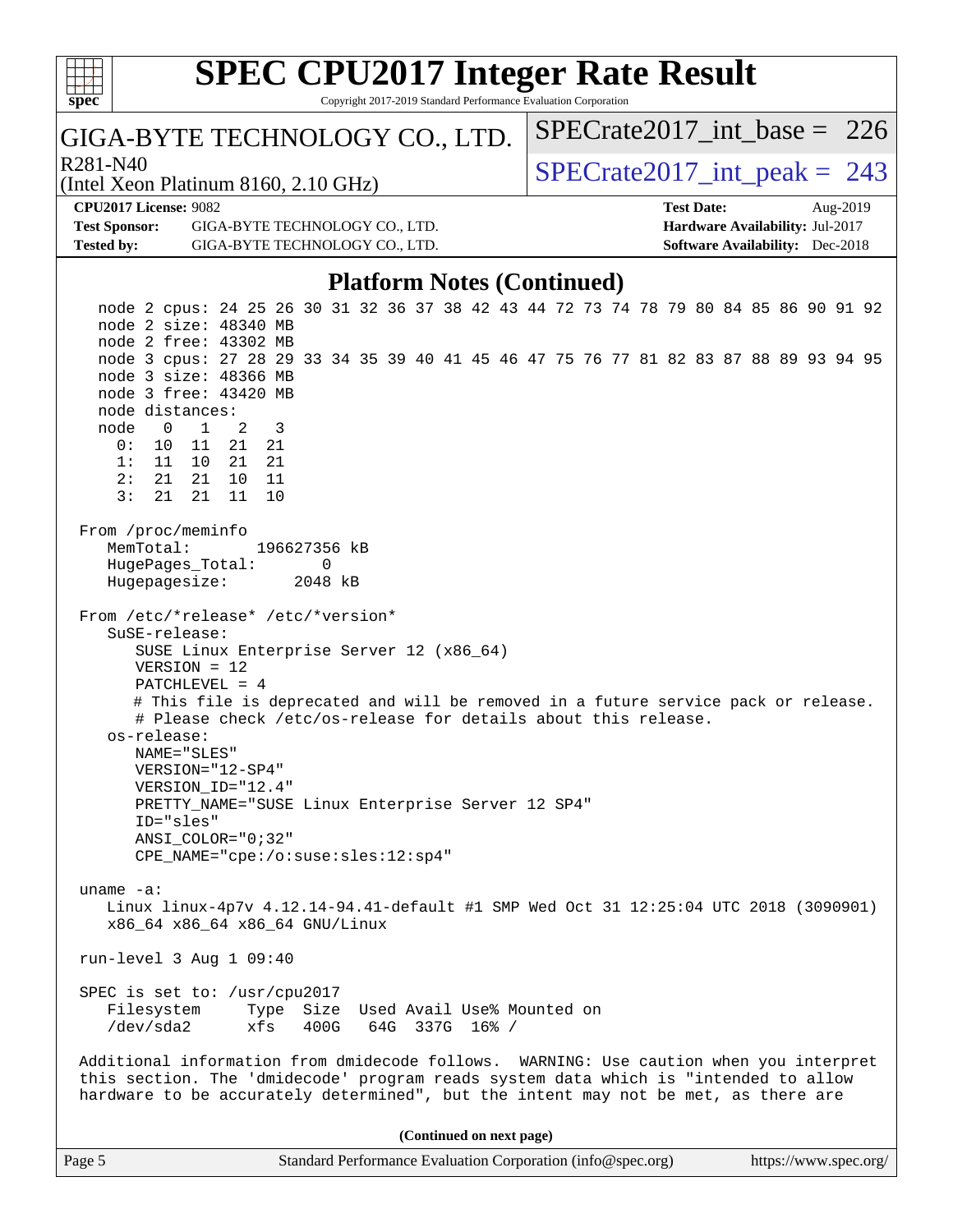

Copyright 2017-2019 Standard Performance Evaluation Corporation

## GIGA-BYTE TECHNOLOGY CO., LTD.

 $R^{281-N40}$ <br>  $\langle$ [SPECrate2017\\_int\\_peak =](http://www.spec.org/auto/cpu2017/Docs/result-fields.html#SPECrate2017intpeak) 243

[SPECrate2017\\_int\\_base =](http://www.spec.org/auto/cpu2017/Docs/result-fields.html#SPECrate2017intbase) 226

(Intel Xeon Platinum 8160, 2.10 GHz)

**[CPU2017 License:](http://www.spec.org/auto/cpu2017/Docs/result-fields.html#CPU2017License)** 9082 **[Test Date:](http://www.spec.org/auto/cpu2017/Docs/result-fields.html#TestDate)** Aug-2019 **[Test Sponsor:](http://www.spec.org/auto/cpu2017/Docs/result-fields.html#TestSponsor)** GIGA-BYTE TECHNOLOGY CO., LTD. **[Hardware Availability:](http://www.spec.org/auto/cpu2017/Docs/result-fields.html#HardwareAvailability)** Jul-2017 **[Tested by:](http://www.spec.org/auto/cpu2017/Docs/result-fields.html#Testedby)** GIGA-BYTE TECHNOLOGY CO., LTD. **[Software Availability:](http://www.spec.org/auto/cpu2017/Docs/result-fields.html#SoftwareAvailability)** Dec-2018

## **[Platform Notes \(Continued\)](http://www.spec.org/auto/cpu2017/Docs/result-fields.html#PlatformNotes)**

 frequent changes to hardware, firmware, and the "DMTF SMBIOS" standard. BIOS GIGABYTE R05 06/05/2019 Memory: 12x NO DIMM NO DIMM 12x Samsung M393A2K43BB1-CTD 16 GB 2 rank 2666

(End of data from sysinfo program)

## **[Compiler Version Notes](http://www.spec.org/auto/cpu2017/Docs/result-fields.html#CompilerVersionNotes)**

| 500.perlbench_r(base) 502.gcc_r(base) 505.mcf_r(base, peak)<br>CC.<br>$525.x264_r(base, peak) 557.xz_r(base, peak)$ |  |  |  |  |
|---------------------------------------------------------------------------------------------------------------------|--|--|--|--|
| icc (ICC) 18.0.0 20170811<br>Copyright (C) 1985-2017 Intel Corporation. All rights reserved.                        |  |  |  |  |
| 500.perlbench_r(peak) 502.gcc_r(peak)<br>CC.                                                                        |  |  |  |  |
| icc (ICC) 18.0.0 20170811<br>Copyright (C) 1985-2017 Intel Corporation. All rights reserved.                        |  |  |  |  |
| CXXC 520.omnetpp_r(base) 523.xalancbmk_r(base) 531.deepsjeng_r(base)<br>$541.$ leela $r(base)$                      |  |  |  |  |
| icpc (ICC) 18.0.0 20170811<br>Copyright (C) 1985-2017 Intel Corporation. All rights reserved.                       |  |  |  |  |
| CXXC 520.omnetpp_r(peak) 523.xalancbmk_r(peak) 531.deepsjeng_r(peak)<br>$541.$ leela_r(peak)                        |  |  |  |  |
| icpc (ICC) 18.0.0 20170811<br>Copyright (C) 1985-2017 Intel Corporation. All rights reserved.                       |  |  |  |  |
| FC 548.exchange2_r(base, peak)                                                                                      |  |  |  |  |
| ifort (IFORT) 18.0.0 20170811<br>Copyright (C) 1985-2017 Intel Corporation. All rights reserved.                    |  |  |  |  |
| (Continued on next page)                                                                                            |  |  |  |  |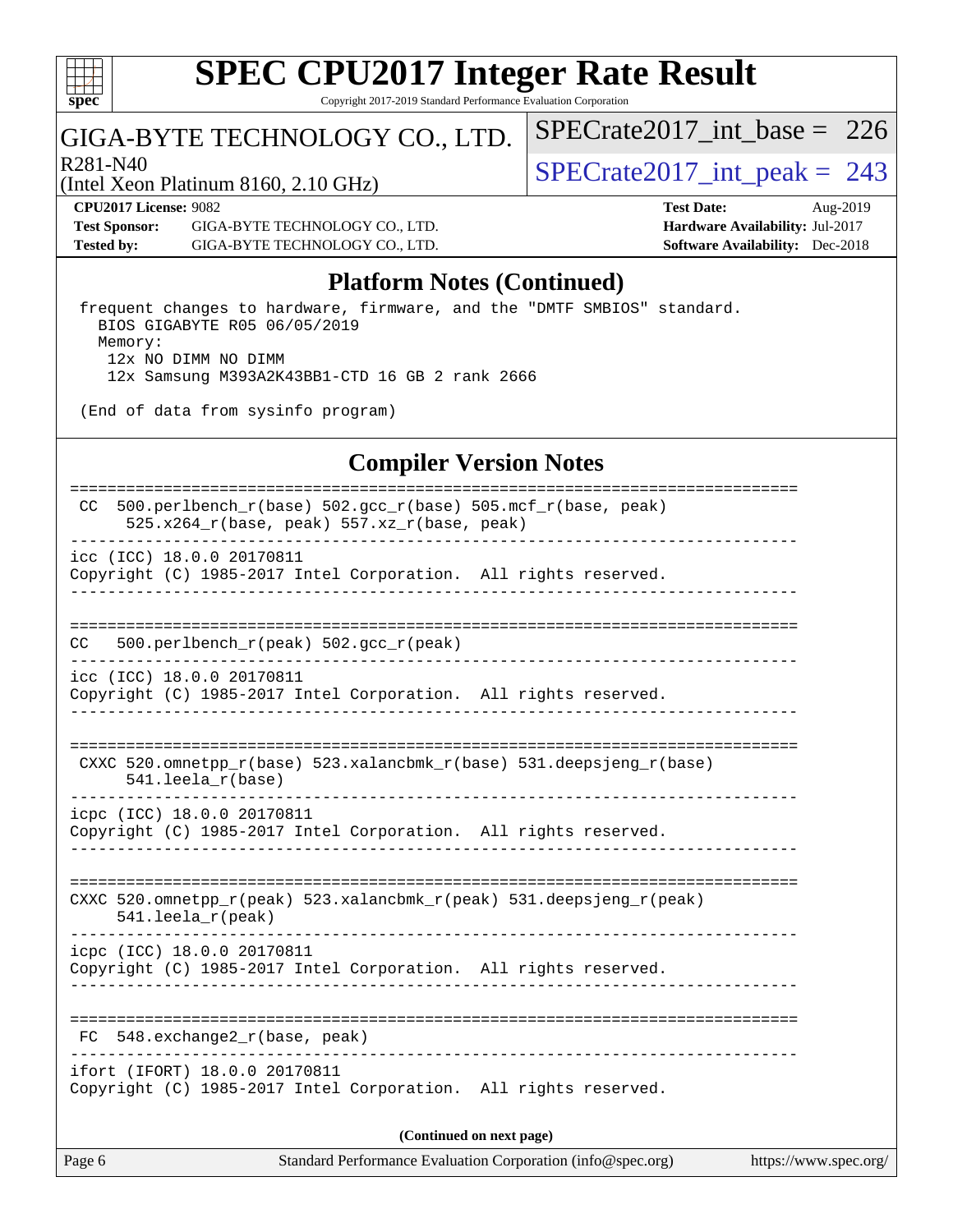## **[SPEC CPU2017 Integer Rate Result](http://www.spec.org/auto/cpu2017/Docs/result-fields.html#SPECCPU2017IntegerRateResult)** Copyright 2017-2019 Standard Performance Evaluation Corporation

# GIGA-BYTE TECHNOLOGY CO., LTD.

(Intel Xeon Platinum 8160, 2.10 GHz)

R281-N40<br>  $SPECTate2017$ \_int\_peak = 243

[SPECrate2017\\_int\\_base =](http://www.spec.org/auto/cpu2017/Docs/result-fields.html#SPECrate2017intbase) 226

**[Test Sponsor:](http://www.spec.org/auto/cpu2017/Docs/result-fields.html#TestSponsor)** GIGA-BYTE TECHNOLOGY CO., LTD. **[Hardware Availability:](http://www.spec.org/auto/cpu2017/Docs/result-fields.html#HardwareAvailability)** Jul-2017 **[Tested by:](http://www.spec.org/auto/cpu2017/Docs/result-fields.html#Testedby)** GIGA-BYTE TECHNOLOGY CO., LTD. **[Software Availability:](http://www.spec.org/auto/cpu2017/Docs/result-fields.html#SoftwareAvailability)** Dec-2018

**[CPU2017 License:](http://www.spec.org/auto/cpu2017/Docs/result-fields.html#CPU2017License)** 9082 **[Test Date:](http://www.spec.org/auto/cpu2017/Docs/result-fields.html#TestDate)** Aug-2019

# **[Compiler Version Notes \(Continued\)](http://www.spec.org/auto/cpu2017/Docs/result-fields.html#CompilerVersionNotes)**

------------------------------------------------------------------------------

# **[Base Compiler Invocation](http://www.spec.org/auto/cpu2017/Docs/result-fields.html#BaseCompilerInvocation)**

[C benchmarks](http://www.spec.org/auto/cpu2017/Docs/result-fields.html#Cbenchmarks): [icc](http://www.spec.org/cpu2017/results/res2019q3/cpu2017-20190805-16472.flags.html#user_CCbase_intel_icc_18.0_66fc1ee009f7361af1fbd72ca7dcefbb700085f36577c54f309893dd4ec40d12360134090235512931783d35fd58c0460139e722d5067c5574d8eaf2b3e37e92)

[C++ benchmarks:](http://www.spec.org/auto/cpu2017/Docs/result-fields.html#CXXbenchmarks) [icpc](http://www.spec.org/cpu2017/results/res2019q3/cpu2017-20190805-16472.flags.html#user_CXXbase_intel_icpc_18.0_c510b6838c7f56d33e37e94d029a35b4a7bccf4766a728ee175e80a419847e808290a9b78be685c44ab727ea267ec2f070ec5dc83b407c0218cded6866a35d07)

[Fortran benchmarks](http://www.spec.org/auto/cpu2017/Docs/result-fields.html#Fortranbenchmarks): [ifort](http://www.spec.org/cpu2017/results/res2019q3/cpu2017-20190805-16472.flags.html#user_FCbase_intel_ifort_18.0_8111460550e3ca792625aed983ce982f94888b8b503583aa7ba2b8303487b4d8a21a13e7191a45c5fd58ff318f48f9492884d4413fa793fd88dd292cad7027ca)

# **[Base Portability Flags](http://www.spec.org/auto/cpu2017/Docs/result-fields.html#BasePortabilityFlags)**

 500.perlbench\_r: [-DSPEC\\_LP64](http://www.spec.org/cpu2017/results/res2019q3/cpu2017-20190805-16472.flags.html#b500.perlbench_r_basePORTABILITY_DSPEC_LP64) [-DSPEC\\_LINUX\\_X64](http://www.spec.org/cpu2017/results/res2019q3/cpu2017-20190805-16472.flags.html#b500.perlbench_r_baseCPORTABILITY_DSPEC_LINUX_X64) 502.gcc\_r: [-DSPEC\\_LP64](http://www.spec.org/cpu2017/results/res2019q3/cpu2017-20190805-16472.flags.html#suite_basePORTABILITY502_gcc_r_DSPEC_LP64) 505.mcf\_r: [-DSPEC\\_LP64](http://www.spec.org/cpu2017/results/res2019q3/cpu2017-20190805-16472.flags.html#suite_basePORTABILITY505_mcf_r_DSPEC_LP64) 520.omnetpp\_r: [-DSPEC\\_LP64](http://www.spec.org/cpu2017/results/res2019q3/cpu2017-20190805-16472.flags.html#suite_basePORTABILITY520_omnetpp_r_DSPEC_LP64) 523.xalancbmk\_r: [-DSPEC\\_LP64](http://www.spec.org/cpu2017/results/res2019q3/cpu2017-20190805-16472.flags.html#suite_basePORTABILITY523_xalancbmk_r_DSPEC_LP64) [-DSPEC\\_LINUX](http://www.spec.org/cpu2017/results/res2019q3/cpu2017-20190805-16472.flags.html#b523.xalancbmk_r_baseCXXPORTABILITY_DSPEC_LINUX) 525.x264\_r: [-DSPEC\\_LP64](http://www.spec.org/cpu2017/results/res2019q3/cpu2017-20190805-16472.flags.html#suite_basePORTABILITY525_x264_r_DSPEC_LP64) 531.deepsjeng\_r: [-DSPEC\\_LP64](http://www.spec.org/cpu2017/results/res2019q3/cpu2017-20190805-16472.flags.html#suite_basePORTABILITY531_deepsjeng_r_DSPEC_LP64) 541.leela\_r: [-DSPEC\\_LP64](http://www.spec.org/cpu2017/results/res2019q3/cpu2017-20190805-16472.flags.html#suite_basePORTABILITY541_leela_r_DSPEC_LP64) 548.exchange2\_r: [-DSPEC\\_LP64](http://www.spec.org/cpu2017/results/res2019q3/cpu2017-20190805-16472.flags.html#suite_basePORTABILITY548_exchange2_r_DSPEC_LP64) 557.xz\_r: [-DSPEC\\_LP64](http://www.spec.org/cpu2017/results/res2019q3/cpu2017-20190805-16472.flags.html#suite_basePORTABILITY557_xz_r_DSPEC_LP64)

# **[Base Optimization Flags](http://www.spec.org/auto/cpu2017/Docs/result-fields.html#BaseOptimizationFlags)**

#### [C benchmarks](http://www.spec.org/auto/cpu2017/Docs/result-fields.html#Cbenchmarks):

[-Wl,-z,muldefs](http://www.spec.org/cpu2017/results/res2019q3/cpu2017-20190805-16472.flags.html#user_CCbase_link_force_multiple1_b4cbdb97b34bdee9ceefcfe54f4c8ea74255f0b02a4b23e853cdb0e18eb4525ac79b5a88067c842dd0ee6996c24547a27a4b99331201badda8798ef8a743f577) [-xCORE-AVX512](http://www.spec.org/cpu2017/results/res2019q3/cpu2017-20190805-16472.flags.html#user_CCbase_f-xCORE-AVX512) [-ipo](http://www.spec.org/cpu2017/results/res2019q3/cpu2017-20190805-16472.flags.html#user_CCbase_f-ipo) [-O3](http://www.spec.org/cpu2017/results/res2019q3/cpu2017-20190805-16472.flags.html#user_CCbase_f-O3) [-no-prec-div](http://www.spec.org/cpu2017/results/res2019q3/cpu2017-20190805-16472.flags.html#user_CCbase_f-no-prec-div) [-qopt-mem-layout-trans=3](http://www.spec.org/cpu2017/results/res2019q3/cpu2017-20190805-16472.flags.html#user_CCbase_f-qopt-mem-layout-trans_de80db37974c74b1f0e20d883f0b675c88c3b01e9d123adea9b28688d64333345fb62bc4a798493513fdb68f60282f9a726aa07f478b2f7113531aecce732043) [-L/usr/local/je5.0.1-64/lib](http://www.spec.org/cpu2017/results/res2019q3/cpu2017-20190805-16472.flags.html#user_CCbase_jemalloc_link_path64_4b10a636b7bce113509b17f3bd0d6226c5fb2346b9178c2d0232c14f04ab830f976640479e5c33dc2bcbbdad86ecfb6634cbbd4418746f06f368b512fced5394) [-ljemalloc](http://www.spec.org/cpu2017/results/res2019q3/cpu2017-20190805-16472.flags.html#user_CCbase_jemalloc_link_lib_d1249b907c500fa1c0672f44f562e3d0f79738ae9e3c4a9c376d49f265a04b9c99b167ecedbf6711b3085be911c67ff61f150a17b3472be731631ba4d0471706)

#### [C++ benchmarks:](http://www.spec.org/auto/cpu2017/Docs/result-fields.html#CXXbenchmarks)

[-Wl,-z,muldefs](http://www.spec.org/cpu2017/results/res2019q3/cpu2017-20190805-16472.flags.html#user_CXXbase_link_force_multiple1_b4cbdb97b34bdee9ceefcfe54f4c8ea74255f0b02a4b23e853cdb0e18eb4525ac79b5a88067c842dd0ee6996c24547a27a4b99331201badda8798ef8a743f577) [-xCORE-AVX512](http://www.spec.org/cpu2017/results/res2019q3/cpu2017-20190805-16472.flags.html#user_CXXbase_f-xCORE-AVX512) [-ipo](http://www.spec.org/cpu2017/results/res2019q3/cpu2017-20190805-16472.flags.html#user_CXXbase_f-ipo) [-O3](http://www.spec.org/cpu2017/results/res2019q3/cpu2017-20190805-16472.flags.html#user_CXXbase_f-O3) [-no-prec-div](http://www.spec.org/cpu2017/results/res2019q3/cpu2017-20190805-16472.flags.html#user_CXXbase_f-no-prec-div) [-qopt-mem-layout-trans=3](http://www.spec.org/cpu2017/results/res2019q3/cpu2017-20190805-16472.flags.html#user_CXXbase_f-qopt-mem-layout-trans_de80db37974c74b1f0e20d883f0b675c88c3b01e9d123adea9b28688d64333345fb62bc4a798493513fdb68f60282f9a726aa07f478b2f7113531aecce732043) [-L/usr/local/je5.0.1-64/lib](http://www.spec.org/cpu2017/results/res2019q3/cpu2017-20190805-16472.flags.html#user_CXXbase_jemalloc_link_path64_4b10a636b7bce113509b17f3bd0d6226c5fb2346b9178c2d0232c14f04ab830f976640479e5c33dc2bcbbdad86ecfb6634cbbd4418746f06f368b512fced5394) [-ljemalloc](http://www.spec.org/cpu2017/results/res2019q3/cpu2017-20190805-16472.flags.html#user_CXXbase_jemalloc_link_lib_d1249b907c500fa1c0672f44f562e3d0f79738ae9e3c4a9c376d49f265a04b9c99b167ecedbf6711b3085be911c67ff61f150a17b3472be731631ba4d0471706)

#### [Fortran benchmarks](http://www.spec.org/auto/cpu2017/Docs/result-fields.html#Fortranbenchmarks):

```
-Wl,-z,muldefs -xCORE-AVX512 -ipo -O3 -no-prec-div
-qopt-mem-layout-trans=3 -nostandard-realloc-lhs -align array32byte
-L/usr/local/je5.0.1-64/lib -ljemalloc
```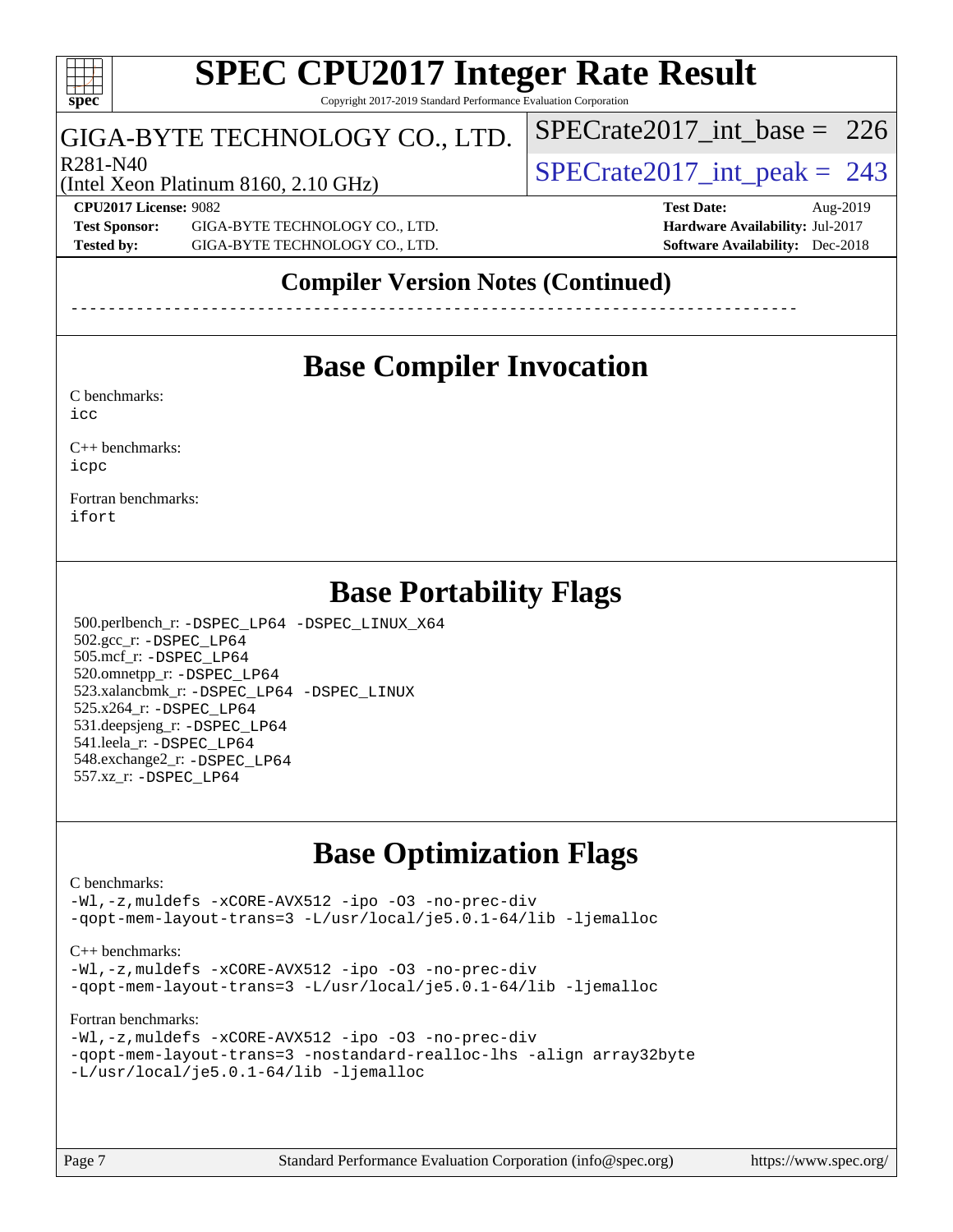| <b>SPEC CPU2017 Integer Rate Result</b> |
|-----------------------------------------|
|-----------------------------------------|

Copyright 2017-2019 Standard Performance Evaluation Corporation

# GIGA-BYTE TECHNOLOGY CO., LTD.

**[spec](http://www.spec.org/)**

 $+++$ 

(Intel Xeon Platinum 8160, 2.10 GHz)

 $R^{281-N40}$ <br>Clotal Year Platinum 8160 2.10 GHz)  $SPECTate2017\_int\_peak = 243$ 

[SPECrate2017\\_int\\_base =](http://www.spec.org/auto/cpu2017/Docs/result-fields.html#SPECrate2017intbase) 226

**[Test Sponsor:](http://www.spec.org/auto/cpu2017/Docs/result-fields.html#TestSponsor)** GIGA-BYTE TECHNOLOGY CO., LTD. **[Hardware Availability:](http://www.spec.org/auto/cpu2017/Docs/result-fields.html#HardwareAvailability)** Jul-2017 **[Tested by:](http://www.spec.org/auto/cpu2017/Docs/result-fields.html#Testedby)** GIGA-BYTE TECHNOLOGY CO., LTD. **[Software Availability:](http://www.spec.org/auto/cpu2017/Docs/result-fields.html#SoftwareAvailability)** Dec-2018

# **[CPU2017 License:](http://www.spec.org/auto/cpu2017/Docs/result-fields.html#CPU2017License)** 9082 **[Test Date:](http://www.spec.org/auto/cpu2017/Docs/result-fields.html#TestDate)** Aug-2019

# **[Base Other Flags](http://www.spec.org/auto/cpu2017/Docs/result-fields.html#BaseOtherFlags)**

[C benchmarks:](http://www.spec.org/auto/cpu2017/Docs/result-fields.html#Cbenchmarks)  $-m64$   $-std=cl1$ 

[C++ benchmarks:](http://www.spec.org/auto/cpu2017/Docs/result-fields.html#CXXbenchmarks) [-m64](http://www.spec.org/cpu2017/results/res2019q3/cpu2017-20190805-16472.flags.html#user_CXXbase_intel_intel64_18.0_af43caccfc8ded86e7699f2159af6efc7655f51387b94da716254467f3c01020a5059329e2569e4053f409e7c9202a7efc638f7a6d1ffb3f52dea4a3e31d82ab)

[Fortran benchmarks](http://www.spec.org/auto/cpu2017/Docs/result-fields.html#Fortranbenchmarks):

[-m64](http://www.spec.org/cpu2017/results/res2019q3/cpu2017-20190805-16472.flags.html#user_FCbase_intel_intel64_18.0_af43caccfc8ded86e7699f2159af6efc7655f51387b94da716254467f3c01020a5059329e2569e4053f409e7c9202a7efc638f7a6d1ffb3f52dea4a3e31d82ab)

# **[Peak Compiler Invocation](http://www.spec.org/auto/cpu2017/Docs/result-fields.html#PeakCompilerInvocation)**

[C benchmarks](http://www.spec.org/auto/cpu2017/Docs/result-fields.html#Cbenchmarks): [icc](http://www.spec.org/cpu2017/results/res2019q3/cpu2017-20190805-16472.flags.html#user_CCpeak_intel_icc_18.0_66fc1ee009f7361af1fbd72ca7dcefbb700085f36577c54f309893dd4ec40d12360134090235512931783d35fd58c0460139e722d5067c5574d8eaf2b3e37e92)

[C++ benchmarks:](http://www.spec.org/auto/cpu2017/Docs/result-fields.html#CXXbenchmarks) [icpc](http://www.spec.org/cpu2017/results/res2019q3/cpu2017-20190805-16472.flags.html#user_CXXpeak_intel_icpc_18.0_c510b6838c7f56d33e37e94d029a35b4a7bccf4766a728ee175e80a419847e808290a9b78be685c44ab727ea267ec2f070ec5dc83b407c0218cded6866a35d07)

[Fortran benchmarks](http://www.spec.org/auto/cpu2017/Docs/result-fields.html#Fortranbenchmarks): [ifort](http://www.spec.org/cpu2017/results/res2019q3/cpu2017-20190805-16472.flags.html#user_FCpeak_intel_ifort_18.0_8111460550e3ca792625aed983ce982f94888b8b503583aa7ba2b8303487b4d8a21a13e7191a45c5fd58ff318f48f9492884d4413fa793fd88dd292cad7027ca)

# **[Peak Portability Flags](http://www.spec.org/auto/cpu2017/Docs/result-fields.html#PeakPortabilityFlags)**

 500.perlbench\_r: [-DSPEC\\_LP64](http://www.spec.org/cpu2017/results/res2019q3/cpu2017-20190805-16472.flags.html#b500.perlbench_r_peakPORTABILITY_DSPEC_LP64) [-DSPEC\\_LINUX\\_X64](http://www.spec.org/cpu2017/results/res2019q3/cpu2017-20190805-16472.flags.html#b500.perlbench_r_peakCPORTABILITY_DSPEC_LINUX_X64) 502.gcc\_r: [-D\\_FILE\\_OFFSET\\_BITS=64](http://www.spec.org/cpu2017/results/res2019q3/cpu2017-20190805-16472.flags.html#user_peakPORTABILITY502_gcc_r_file_offset_bits_64_5ae949a99b284ddf4e95728d47cb0843d81b2eb0e18bdfe74bbf0f61d0b064f4bda2f10ea5eb90e1dcab0e84dbc592acfc5018bc955c18609f94ddb8d550002c) 505.mcf\_r: [-DSPEC\\_LP64](http://www.spec.org/cpu2017/results/res2019q3/cpu2017-20190805-16472.flags.html#suite_peakPORTABILITY505_mcf_r_DSPEC_LP64) 520.omnetpp\_r: [-DSPEC\\_LP64](http://www.spec.org/cpu2017/results/res2019q3/cpu2017-20190805-16472.flags.html#suite_peakPORTABILITY520_omnetpp_r_DSPEC_LP64) 523.xalancbmk\_r: [-D\\_FILE\\_OFFSET\\_BITS=64](http://www.spec.org/cpu2017/results/res2019q3/cpu2017-20190805-16472.flags.html#user_peakPORTABILITY523_xalancbmk_r_file_offset_bits_64_5ae949a99b284ddf4e95728d47cb0843d81b2eb0e18bdfe74bbf0f61d0b064f4bda2f10ea5eb90e1dcab0e84dbc592acfc5018bc955c18609f94ddb8d550002c) [-DSPEC\\_LINUX](http://www.spec.org/cpu2017/results/res2019q3/cpu2017-20190805-16472.flags.html#b523.xalancbmk_r_peakCXXPORTABILITY_DSPEC_LINUX) 525.x264\_r: [-DSPEC\\_LP64](http://www.spec.org/cpu2017/results/res2019q3/cpu2017-20190805-16472.flags.html#suite_peakPORTABILITY525_x264_r_DSPEC_LP64) 531.deepsjeng\_r: [-DSPEC\\_LP64](http://www.spec.org/cpu2017/results/res2019q3/cpu2017-20190805-16472.flags.html#suite_peakPORTABILITY531_deepsjeng_r_DSPEC_LP64) 541.leela\_r: [-DSPEC\\_LP64](http://www.spec.org/cpu2017/results/res2019q3/cpu2017-20190805-16472.flags.html#suite_peakPORTABILITY541_leela_r_DSPEC_LP64) 548.exchange2\_r: [-DSPEC\\_LP64](http://www.spec.org/cpu2017/results/res2019q3/cpu2017-20190805-16472.flags.html#suite_peakPORTABILITY548_exchange2_r_DSPEC_LP64) 557.xz\_r: [-DSPEC\\_LP64](http://www.spec.org/cpu2017/results/res2019q3/cpu2017-20190805-16472.flags.html#suite_peakPORTABILITY557_xz_r_DSPEC_LP64)

# **[Peak Optimization Flags](http://www.spec.org/auto/cpu2017/Docs/result-fields.html#PeakOptimizationFlags)**

[C benchmarks](http://www.spec.org/auto/cpu2017/Docs/result-fields.html#Cbenchmarks):

```
 500.perlbench_r: -Wl,-z,muldefs -prof-gen(pass 1) -prof-use(pass 2) -ipo
-xCORE-AVX512 -O3 -no-prec-div -qopt-mem-layout-trans=3
-fno-strict-overflow -L/usr/local/je5.0.1-64/lib
```
**(Continued on next page)**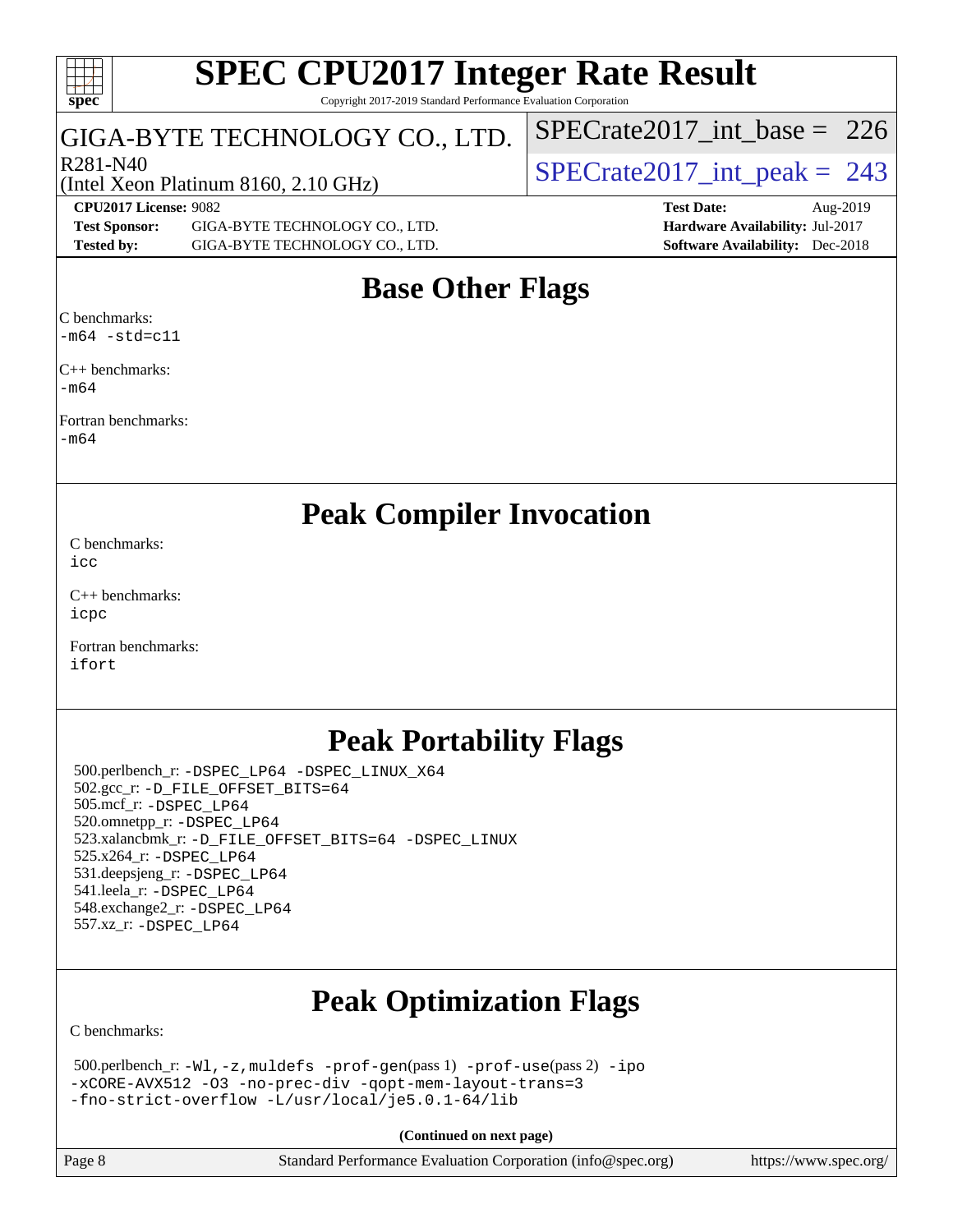

Copyright 2017-2019 Standard Performance Evaluation Corporation

# GIGA-BYTE TECHNOLOGY CO., LTD.

 $R_{281-N40}$ <br>[SPECrate2017\\_int\\_peak =](http://www.spec.org/auto/cpu2017/Docs/result-fields.html#SPECrate2017intpeak) 243

 $SPECrate2017\_int\_base = 226$ 

(Intel Xeon Platinum 8160, 2.10 GHz)

**[Test Sponsor:](http://www.spec.org/auto/cpu2017/Docs/result-fields.html#TestSponsor)** GIGA-BYTE TECHNOLOGY CO., LTD. **[Hardware Availability:](http://www.spec.org/auto/cpu2017/Docs/result-fields.html#HardwareAvailability)** Jul-2017 **[Tested by:](http://www.spec.org/auto/cpu2017/Docs/result-fields.html#Testedby)** GIGA-BYTE TECHNOLOGY CO., LTD. **[Software Availability:](http://www.spec.org/auto/cpu2017/Docs/result-fields.html#SoftwareAvailability)** Dec-2018

**[CPU2017 License:](http://www.spec.org/auto/cpu2017/Docs/result-fields.html#CPU2017License)** 9082 **[Test Date:](http://www.spec.org/auto/cpu2017/Docs/result-fields.html#TestDate)** Aug-2019

# **[Peak Optimization Flags \(Continued\)](http://www.spec.org/auto/cpu2017/Docs/result-fields.html#PeakOptimizationFlags)**

500.perlbench\_r (continued):

[-ljemalloc](http://www.spec.org/cpu2017/results/res2019q3/cpu2017-20190805-16472.flags.html#user_peakEXTRA_LIBS500_perlbench_r_jemalloc_link_lib_d1249b907c500fa1c0672f44f562e3d0f79738ae9e3c4a9c376d49f265a04b9c99b167ecedbf6711b3085be911c67ff61f150a17b3472be731631ba4d0471706)

 502.gcc\_r: [-L/opt/intel/compilers\\_and\\_libraries\\_2018/linux/lib/ia32](http://www.spec.org/cpu2017/results/res2019q3/cpu2017-20190805-16472.flags.html#user_peakCCLD502_gcc_r_Enable-32bit-runtime_af243bdb1d79e4c7a4f720bf8275e627de2ecd461de63307bc14cef0633fde3cd7bb2facb32dcc8be9566045fb55d40ce2b72b725f73827aa7833441b71b9343) [-Wl,-z,muldefs](http://www.spec.org/cpu2017/results/res2019q3/cpu2017-20190805-16472.flags.html#user_peakEXTRA_LDFLAGS502_gcc_r_link_force_multiple1_b4cbdb97b34bdee9ceefcfe54f4c8ea74255f0b02a4b23e853cdb0e18eb4525ac79b5a88067c842dd0ee6996c24547a27a4b99331201badda8798ef8a743f577) [-prof-gen](http://www.spec.org/cpu2017/results/res2019q3/cpu2017-20190805-16472.flags.html#user_peakPASS1_CFLAGSPASS1_LDFLAGS502_gcc_r_prof_gen_5aa4926d6013ddb2a31985c654b3eb18169fc0c6952a63635c234f711e6e63dd76e94ad52365559451ec499a2cdb89e4dc58ba4c67ef54ca681ffbe1461d6b36)(pass 1) [-prof-use](http://www.spec.org/cpu2017/results/res2019q3/cpu2017-20190805-16472.flags.html#user_peakPASS2_CFLAGSPASS2_LDFLAGS502_gcc_r_prof_use_1a21ceae95f36a2b53c25747139a6c16ca95bd9def2a207b4f0849963b97e94f5260e30a0c64f4bb623698870e679ca08317ef8150905d41bd88c6f78df73f19)(pass 2) [-ipo](http://www.spec.org/cpu2017/results/res2019q3/cpu2017-20190805-16472.flags.html#user_peakPASS1_COPTIMIZEPASS2_COPTIMIZE502_gcc_r_f-ipo) [-xCORE-AVX512](http://www.spec.org/cpu2017/results/res2019q3/cpu2017-20190805-16472.flags.html#user_peakPASS2_COPTIMIZE502_gcc_r_f-xCORE-AVX512) [-O3](http://www.spec.org/cpu2017/results/res2019q3/cpu2017-20190805-16472.flags.html#user_peakPASS1_COPTIMIZEPASS2_COPTIMIZE502_gcc_r_f-O3) [-no-prec-div](http://www.spec.org/cpu2017/results/res2019q3/cpu2017-20190805-16472.flags.html#user_peakPASS1_COPTIMIZEPASS2_COPTIMIZE502_gcc_r_f-no-prec-div) [-qopt-mem-layout-trans=3](http://www.spec.org/cpu2017/results/res2019q3/cpu2017-20190805-16472.flags.html#user_peakPASS1_COPTIMIZEPASS2_COPTIMIZE502_gcc_r_f-qopt-mem-layout-trans_de80db37974c74b1f0e20d883f0b675c88c3b01e9d123adea9b28688d64333345fb62bc4a798493513fdb68f60282f9a726aa07f478b2f7113531aecce732043) [-L/usr/local/je5.0.1-32/lib](http://www.spec.org/cpu2017/results/res2019q3/cpu2017-20190805-16472.flags.html#user_peakEXTRA_LIBS502_gcc_r_jemalloc_link_path32_e29f22e8e6c17053bbc6a0971f5a9c01a601a06bb1a59df2084b77a2fe0a2995b64fd4256feaeea39eeba3aae142e96e2b2b0a28974019c0c0c88139a84f900a) [-ljemalloc](http://www.spec.org/cpu2017/results/res2019q3/cpu2017-20190805-16472.flags.html#user_peakEXTRA_LIBS502_gcc_r_jemalloc_link_lib_d1249b907c500fa1c0672f44f562e3d0f79738ae9e3c4a9c376d49f265a04b9c99b167ecedbf6711b3085be911c67ff61f150a17b3472be731631ba4d0471706)

 505.mcf\_r: [-Wl,-z,muldefs](http://www.spec.org/cpu2017/results/res2019q3/cpu2017-20190805-16472.flags.html#user_peakEXTRA_LDFLAGS505_mcf_r_link_force_multiple1_b4cbdb97b34bdee9ceefcfe54f4c8ea74255f0b02a4b23e853cdb0e18eb4525ac79b5a88067c842dd0ee6996c24547a27a4b99331201badda8798ef8a743f577) [-xCORE-AVX512](http://www.spec.org/cpu2017/results/res2019q3/cpu2017-20190805-16472.flags.html#user_peakCOPTIMIZE505_mcf_r_f-xCORE-AVX512) [-ipo](http://www.spec.org/cpu2017/results/res2019q3/cpu2017-20190805-16472.flags.html#user_peakCOPTIMIZE505_mcf_r_f-ipo) [-O3](http://www.spec.org/cpu2017/results/res2019q3/cpu2017-20190805-16472.flags.html#user_peakCOPTIMIZE505_mcf_r_f-O3) [-no-prec-div](http://www.spec.org/cpu2017/results/res2019q3/cpu2017-20190805-16472.flags.html#user_peakCOPTIMIZE505_mcf_r_f-no-prec-div) [-qopt-mem-layout-trans=3](http://www.spec.org/cpu2017/results/res2019q3/cpu2017-20190805-16472.flags.html#user_peakCOPTIMIZE505_mcf_r_f-qopt-mem-layout-trans_de80db37974c74b1f0e20d883f0b675c88c3b01e9d123adea9b28688d64333345fb62bc4a798493513fdb68f60282f9a726aa07f478b2f7113531aecce732043) [-L/usr/local/je5.0.1-64/lib](http://www.spec.org/cpu2017/results/res2019q3/cpu2017-20190805-16472.flags.html#user_peakEXTRA_LIBS505_mcf_r_jemalloc_link_path64_4b10a636b7bce113509b17f3bd0d6226c5fb2346b9178c2d0232c14f04ab830f976640479e5c33dc2bcbbdad86ecfb6634cbbd4418746f06f368b512fced5394) [-ljemalloc](http://www.spec.org/cpu2017/results/res2019q3/cpu2017-20190805-16472.flags.html#user_peakEXTRA_LIBS505_mcf_r_jemalloc_link_lib_d1249b907c500fa1c0672f44f562e3d0f79738ae9e3c4a9c376d49f265a04b9c99b167ecedbf6711b3085be911c67ff61f150a17b3472be731631ba4d0471706)

 525.x264\_r: [-Wl,-z,muldefs](http://www.spec.org/cpu2017/results/res2019q3/cpu2017-20190805-16472.flags.html#user_peakEXTRA_LDFLAGS525_x264_r_link_force_multiple1_b4cbdb97b34bdee9ceefcfe54f4c8ea74255f0b02a4b23e853cdb0e18eb4525ac79b5a88067c842dd0ee6996c24547a27a4b99331201badda8798ef8a743f577) [-xCORE-AVX512](http://www.spec.org/cpu2017/results/res2019q3/cpu2017-20190805-16472.flags.html#user_peakCOPTIMIZE525_x264_r_f-xCORE-AVX512) [-ipo](http://www.spec.org/cpu2017/results/res2019q3/cpu2017-20190805-16472.flags.html#user_peakCOPTIMIZE525_x264_r_f-ipo) [-O3](http://www.spec.org/cpu2017/results/res2019q3/cpu2017-20190805-16472.flags.html#user_peakCOPTIMIZE525_x264_r_f-O3) [-no-prec-div](http://www.spec.org/cpu2017/results/res2019q3/cpu2017-20190805-16472.flags.html#user_peakCOPTIMIZE525_x264_r_f-no-prec-div) [-qopt-mem-layout-trans=3](http://www.spec.org/cpu2017/results/res2019q3/cpu2017-20190805-16472.flags.html#user_peakCOPTIMIZE525_x264_r_f-qopt-mem-layout-trans_de80db37974c74b1f0e20d883f0b675c88c3b01e9d123adea9b28688d64333345fb62bc4a798493513fdb68f60282f9a726aa07f478b2f7113531aecce732043) [-fno-alias](http://www.spec.org/cpu2017/results/res2019q3/cpu2017-20190805-16472.flags.html#user_peakEXTRA_OPTIMIZE525_x264_r_f-no-alias_77dbac10d91cbfe898fbf4a29d1b29b694089caa623bdd1baccc9957d4edbe8d106c0b357e2748a65b44fc9e83d78098bb898077f3fe92f9faf24f7bd4a07ed7) [-L/usr/local/je5.0.1-64/lib](http://www.spec.org/cpu2017/results/res2019q3/cpu2017-20190805-16472.flags.html#user_peakEXTRA_LIBS525_x264_r_jemalloc_link_path64_4b10a636b7bce113509b17f3bd0d6226c5fb2346b9178c2d0232c14f04ab830f976640479e5c33dc2bcbbdad86ecfb6634cbbd4418746f06f368b512fced5394) [-ljemalloc](http://www.spec.org/cpu2017/results/res2019q3/cpu2017-20190805-16472.flags.html#user_peakEXTRA_LIBS525_x264_r_jemalloc_link_lib_d1249b907c500fa1c0672f44f562e3d0f79738ae9e3c4a9c376d49f265a04b9c99b167ecedbf6711b3085be911c67ff61f150a17b3472be731631ba4d0471706)

557.xz\_r: Same as 505.mcf\_r

[C++ benchmarks:](http://www.spec.org/auto/cpu2017/Docs/result-fields.html#CXXbenchmarks)

520.omnetpp\_r: $-Wl$ ,-z,muldefs -prof-qen(pass 1) [-prof-use](http://www.spec.org/cpu2017/results/res2019q3/cpu2017-20190805-16472.flags.html#user_peakPASS2_CXXFLAGSPASS2_LDFLAGS520_omnetpp_r_prof_use_1a21ceae95f36a2b53c25747139a6c16ca95bd9def2a207b4f0849963b97e94f5260e30a0c64f4bb623698870e679ca08317ef8150905d41bd88c6f78df73f19)(pass 2) [-ipo](http://www.spec.org/cpu2017/results/res2019q3/cpu2017-20190805-16472.flags.html#user_peakPASS1_CXXOPTIMIZEPASS2_CXXOPTIMIZE520_omnetpp_r_f-ipo) [-xCORE-AVX512](http://www.spec.org/cpu2017/results/res2019q3/cpu2017-20190805-16472.flags.html#user_peakPASS2_CXXOPTIMIZE520_omnetpp_r_f-xCORE-AVX512) [-O3](http://www.spec.org/cpu2017/results/res2019q3/cpu2017-20190805-16472.flags.html#user_peakPASS1_CXXOPTIMIZEPASS2_CXXOPTIMIZE520_omnetpp_r_f-O3) [-no-prec-div](http://www.spec.org/cpu2017/results/res2019q3/cpu2017-20190805-16472.flags.html#user_peakPASS1_CXXOPTIMIZEPASS2_CXXOPTIMIZE520_omnetpp_r_f-no-prec-div) [-qopt-mem-layout-trans=3](http://www.spec.org/cpu2017/results/res2019q3/cpu2017-20190805-16472.flags.html#user_peakPASS1_CXXOPTIMIZEPASS2_CXXOPTIMIZE520_omnetpp_r_f-qopt-mem-layout-trans_de80db37974c74b1f0e20d883f0b675c88c3b01e9d123adea9b28688d64333345fb62bc4a798493513fdb68f60282f9a726aa07f478b2f7113531aecce732043) [-L/usr/local/je5.0.1-64/lib](http://www.spec.org/cpu2017/results/res2019q3/cpu2017-20190805-16472.flags.html#user_peakEXTRA_LIBS520_omnetpp_r_jemalloc_link_path64_4b10a636b7bce113509b17f3bd0d6226c5fb2346b9178c2d0232c14f04ab830f976640479e5c33dc2bcbbdad86ecfb6634cbbd4418746f06f368b512fced5394) [-ljemalloc](http://www.spec.org/cpu2017/results/res2019q3/cpu2017-20190805-16472.flags.html#user_peakEXTRA_LIBS520_omnetpp_r_jemalloc_link_lib_d1249b907c500fa1c0672f44f562e3d0f79738ae9e3c4a9c376d49f265a04b9c99b167ecedbf6711b3085be911c67ff61f150a17b3472be731631ba4d0471706)

 523.xalancbmk\_r: [-L/opt/intel/compilers\\_and\\_libraries\\_2018/linux/lib/ia32](http://www.spec.org/cpu2017/results/res2019q3/cpu2017-20190805-16472.flags.html#user_peakCXXLD523_xalancbmk_r_Enable-32bit-runtime_af243bdb1d79e4c7a4f720bf8275e627de2ecd461de63307bc14cef0633fde3cd7bb2facb32dcc8be9566045fb55d40ce2b72b725f73827aa7833441b71b9343) [-Wl,-z,muldefs](http://www.spec.org/cpu2017/results/res2019q3/cpu2017-20190805-16472.flags.html#user_peakEXTRA_LDFLAGS523_xalancbmk_r_link_force_multiple1_b4cbdb97b34bdee9ceefcfe54f4c8ea74255f0b02a4b23e853cdb0e18eb4525ac79b5a88067c842dd0ee6996c24547a27a4b99331201badda8798ef8a743f577) [-prof-gen](http://www.spec.org/cpu2017/results/res2019q3/cpu2017-20190805-16472.flags.html#user_peakPASS1_CXXFLAGSPASS1_LDFLAGS523_xalancbmk_r_prof_gen_5aa4926d6013ddb2a31985c654b3eb18169fc0c6952a63635c234f711e6e63dd76e94ad52365559451ec499a2cdb89e4dc58ba4c67ef54ca681ffbe1461d6b36)(pass 1) [-prof-use](http://www.spec.org/cpu2017/results/res2019q3/cpu2017-20190805-16472.flags.html#user_peakPASS2_CXXFLAGSPASS2_LDFLAGS523_xalancbmk_r_prof_use_1a21ceae95f36a2b53c25747139a6c16ca95bd9def2a207b4f0849963b97e94f5260e30a0c64f4bb623698870e679ca08317ef8150905d41bd88c6f78df73f19)(pass 2) [-ipo](http://www.spec.org/cpu2017/results/res2019q3/cpu2017-20190805-16472.flags.html#user_peakPASS1_CXXOPTIMIZEPASS2_CXXOPTIMIZE523_xalancbmk_r_f-ipo) [-xCORE-AVX512](http://www.spec.org/cpu2017/results/res2019q3/cpu2017-20190805-16472.flags.html#user_peakPASS2_CXXOPTIMIZE523_xalancbmk_r_f-xCORE-AVX512) [-O3](http://www.spec.org/cpu2017/results/res2019q3/cpu2017-20190805-16472.flags.html#user_peakPASS1_CXXOPTIMIZEPASS2_CXXOPTIMIZE523_xalancbmk_r_f-O3) [-no-prec-div](http://www.spec.org/cpu2017/results/res2019q3/cpu2017-20190805-16472.flags.html#user_peakPASS1_CXXOPTIMIZEPASS2_CXXOPTIMIZE523_xalancbmk_r_f-no-prec-div) [-qopt-mem-layout-trans=3](http://www.spec.org/cpu2017/results/res2019q3/cpu2017-20190805-16472.flags.html#user_peakPASS1_CXXOPTIMIZEPASS2_CXXOPTIMIZE523_xalancbmk_r_f-qopt-mem-layout-trans_de80db37974c74b1f0e20d883f0b675c88c3b01e9d123adea9b28688d64333345fb62bc4a798493513fdb68f60282f9a726aa07f478b2f7113531aecce732043) [-L/usr/local/je5.0.1-32/lib](http://www.spec.org/cpu2017/results/res2019q3/cpu2017-20190805-16472.flags.html#user_peakEXTRA_LIBS523_xalancbmk_r_jemalloc_link_path32_e29f22e8e6c17053bbc6a0971f5a9c01a601a06bb1a59df2084b77a2fe0a2995b64fd4256feaeea39eeba3aae142e96e2b2b0a28974019c0c0c88139a84f900a) [-ljemalloc](http://www.spec.org/cpu2017/results/res2019q3/cpu2017-20190805-16472.flags.html#user_peakEXTRA_LIBS523_xalancbmk_r_jemalloc_link_lib_d1249b907c500fa1c0672f44f562e3d0f79738ae9e3c4a9c376d49f265a04b9c99b167ecedbf6711b3085be911c67ff61f150a17b3472be731631ba4d0471706)

531.deepsjeng\_r: Same as 520.omnetpp\_r

541.leela\_r: Same as 520.omnetpp\_r

#### [Fortran benchmarks](http://www.spec.org/auto/cpu2017/Docs/result-fields.html#Fortranbenchmarks):

[-Wl,-z,muldefs](http://www.spec.org/cpu2017/results/res2019q3/cpu2017-20190805-16472.flags.html#user_FCpeak_link_force_multiple1_b4cbdb97b34bdee9ceefcfe54f4c8ea74255f0b02a4b23e853cdb0e18eb4525ac79b5a88067c842dd0ee6996c24547a27a4b99331201badda8798ef8a743f577) [-xCORE-AVX512](http://www.spec.org/cpu2017/results/res2019q3/cpu2017-20190805-16472.flags.html#user_FCpeak_f-xCORE-AVX512) [-ipo](http://www.spec.org/cpu2017/results/res2019q3/cpu2017-20190805-16472.flags.html#user_FCpeak_f-ipo) [-O3](http://www.spec.org/cpu2017/results/res2019q3/cpu2017-20190805-16472.flags.html#user_FCpeak_f-O3) [-no-prec-div](http://www.spec.org/cpu2017/results/res2019q3/cpu2017-20190805-16472.flags.html#user_FCpeak_f-no-prec-div) [-qopt-mem-layout-trans=3](http://www.spec.org/cpu2017/results/res2019q3/cpu2017-20190805-16472.flags.html#user_FCpeak_f-qopt-mem-layout-trans_de80db37974c74b1f0e20d883f0b675c88c3b01e9d123adea9b28688d64333345fb62bc4a798493513fdb68f60282f9a726aa07f478b2f7113531aecce732043) [-nostandard-realloc-lhs](http://www.spec.org/cpu2017/results/res2019q3/cpu2017-20190805-16472.flags.html#user_FCpeak_f_2003_std_realloc_82b4557e90729c0f113870c07e44d33d6f5a304b4f63d4c15d2d0f1fab99f5daaed73bdb9275d9ae411527f28b936061aa8b9c8f2d63842963b95c9dd6426b8a) [-align array32byte](http://www.spec.org/cpu2017/results/res2019q3/cpu2017-20190805-16472.flags.html#user_FCpeak_align_array32byte_b982fe038af199962ba9a80c053b8342c548c85b40b8e86eb3cc33dee0d7986a4af373ac2d51c3f7cf710a18d62fdce2948f201cd044323541f22fc0fffc51b6) [-L/usr/local/je5.0.1-64/lib](http://www.spec.org/cpu2017/results/res2019q3/cpu2017-20190805-16472.flags.html#user_FCpeak_jemalloc_link_path64_4b10a636b7bce113509b17f3bd0d6226c5fb2346b9178c2d0232c14f04ab830f976640479e5c33dc2bcbbdad86ecfb6634cbbd4418746f06f368b512fced5394) [-ljemalloc](http://www.spec.org/cpu2017/results/res2019q3/cpu2017-20190805-16472.flags.html#user_FCpeak_jemalloc_link_lib_d1249b907c500fa1c0672f44f562e3d0f79738ae9e3c4a9c376d49f265a04b9c99b167ecedbf6711b3085be911c67ff61f150a17b3472be731631ba4d0471706)

# **[Peak Other Flags](http://www.spec.org/auto/cpu2017/Docs/result-fields.html#PeakOtherFlags)**

[C benchmarks \(except as noted below\)](http://www.spec.org/auto/cpu2017/Docs/result-fields.html#Cbenchmarksexceptasnotedbelow):  $-m64 - std= c11$  $-m64 - std= c11$ 

**(Continued on next page)**

Page 9 Standard Performance Evaluation Corporation [\(info@spec.org\)](mailto:info@spec.org) <https://www.spec.org/>